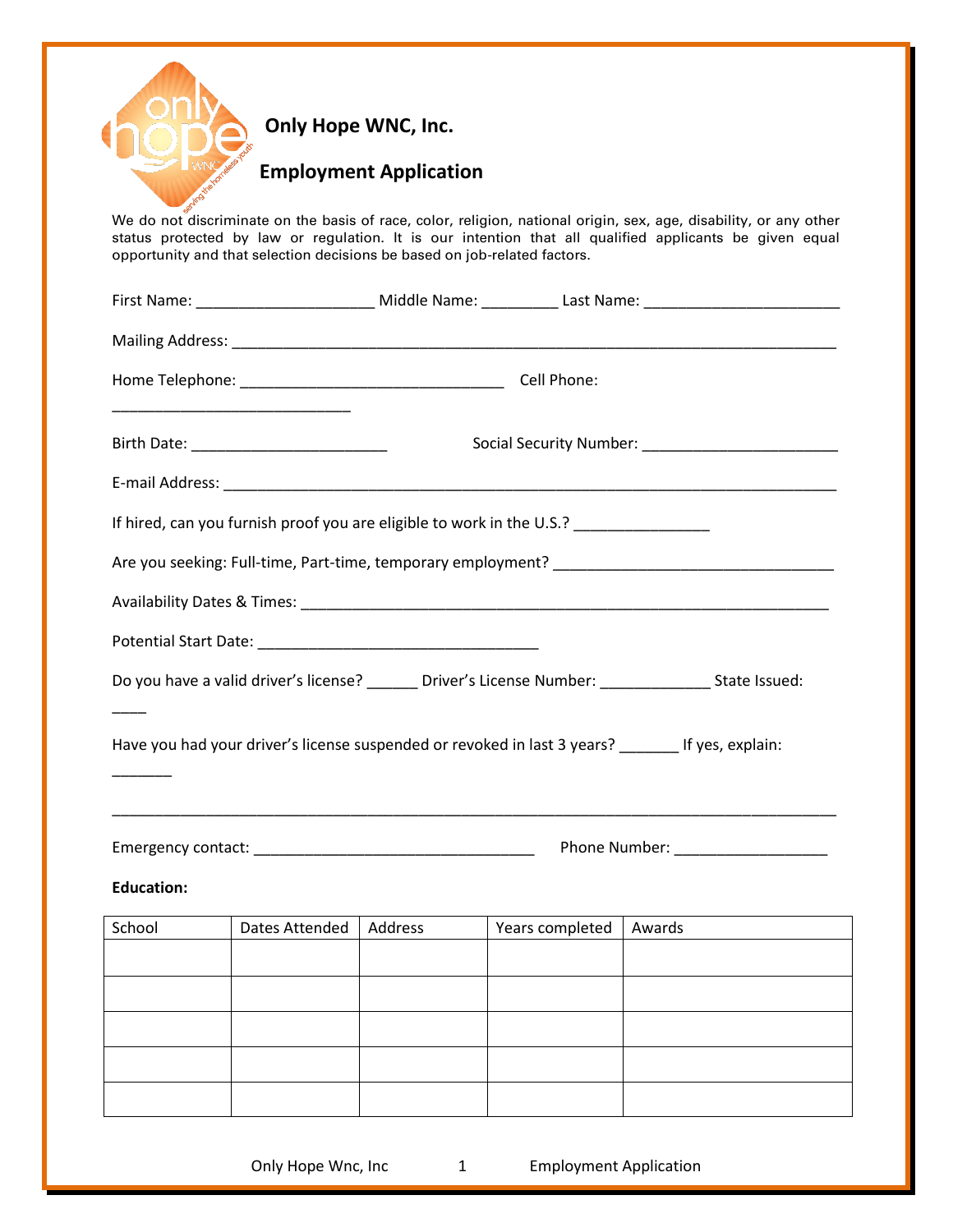Please list any certificates, skills, or other accomplishments: \_\_\_\_\_\_\_\_\_\_\_\_\_\_\_\_\_\_\_\_\_\_\_\_\_\_\_\_\_\_\_\_\_\_\_\_

## **Past Employment:**

| Agency | Dates Worked | Address | Phone Number | Duties |
|--------|--------------|---------|--------------|--------|
|        |              |         |              |        |
|        |              |         |              |        |
|        |              |         |              |        |
|        |              |         |              |        |
|        |              |         |              |        |
|        |              |         |              |        |

\_\_\_\_\_\_\_\_\_\_\_\_\_\_\_\_\_\_\_\_\_\_\_\_\_\_\_\_\_\_\_\_\_\_\_\_\_\_\_\_\_\_\_\_\_\_\_\_\_\_\_\_\_\_\_\_\_\_\_\_\_\_\_\_\_\_\_\_\_\_\_\_\_\_\_\_\_\_\_\_\_\_\_\_\_

What skills or additional training do you have that relate to the job for which you are applying? \_\_\_\_\_\_

\_\_\_\_\_\_\_\_\_\_\_\_\_\_\_\_\_\_\_\_\_\_\_\_\_\_\_\_\_\_\_\_\_\_\_\_\_\_\_\_\_\_\_\_\_\_\_\_\_\_\_\_\_\_\_\_\_\_\_\_\_\_\_\_\_\_\_\_\_\_\_\_\_\_\_\_\_\_\_\_\_\_\_\_\_

## **References:2 Professional, 1 Personal**

| Name | Phone Number   Address | Relationship |
|------|------------------------|--------------|
|      |                        |              |
|      |                        |              |
|      |                        |              |
|      |                        |              |
|      |                        |              |
|      |                        |              |

Have you ever been convicted of any law violation? Include any plea of "guilty" or "no contest." Exclude minor traffic violations. (A conviction will not necessarily disqualify an applicant for employment.)

\_\_\_\_\_\_\_\_\_\_\_\_\_\_\_\_\_\_\_\_\_\_\_\_\_\_\_\_\_\_\_\_\_\_\_\_\_\_\_\_\_\_\_\_\_\_\_\_\_\_\_\_\_\_\_\_\_\_\_\_\_\_\_\_\_\_\_\_\_\_\_\_\_\_\_\_\_\_\_\_\_\_\_

\_\_\_\_\_\_\_\_\_\_\_\_\_\_\_\_\_\_\_\_\_\_\_\_\_\_\_\_\_\_\_\_\_\_\_\_\_\_\_\_\_\_\_\_\_\_\_\_\_\_\_\_\_\_\_\_\_\_\_\_\_\_\_\_\_\_\_\_\_\_\_\_\_\_\_\_\_\_\_\_\_\_\_\_

\_\_\_\_\_\_\_\_\_\_\_\_\_\_\_\_\_\_\_\_\_\_\_\_\_\_\_\_\_\_\_\_\_\_\_\_\_\_\_\_\_\_\_\_\_\_\_\_\_\_\_\_\_\_\_\_\_\_\_\_\_\_\_\_\_\_\_\_\_\_\_\_\_\_\_\_\_\_\_\_\_\_\_\_

Have you ever been convicted of a Felony? \_\_\_\_\_\_\_\_\_\_\_\_\_\_\_\_\_\_\_\_\_ If yes, please explain: \_\_\_\_\_\_\_\_

Have you ever been suspected of child abuse or child neglect? \_\_\_\_\_\_\_ If yes, please explain: \_\_\_\_\_\_

Only Hope Wnc, Inc 2 Employment Application